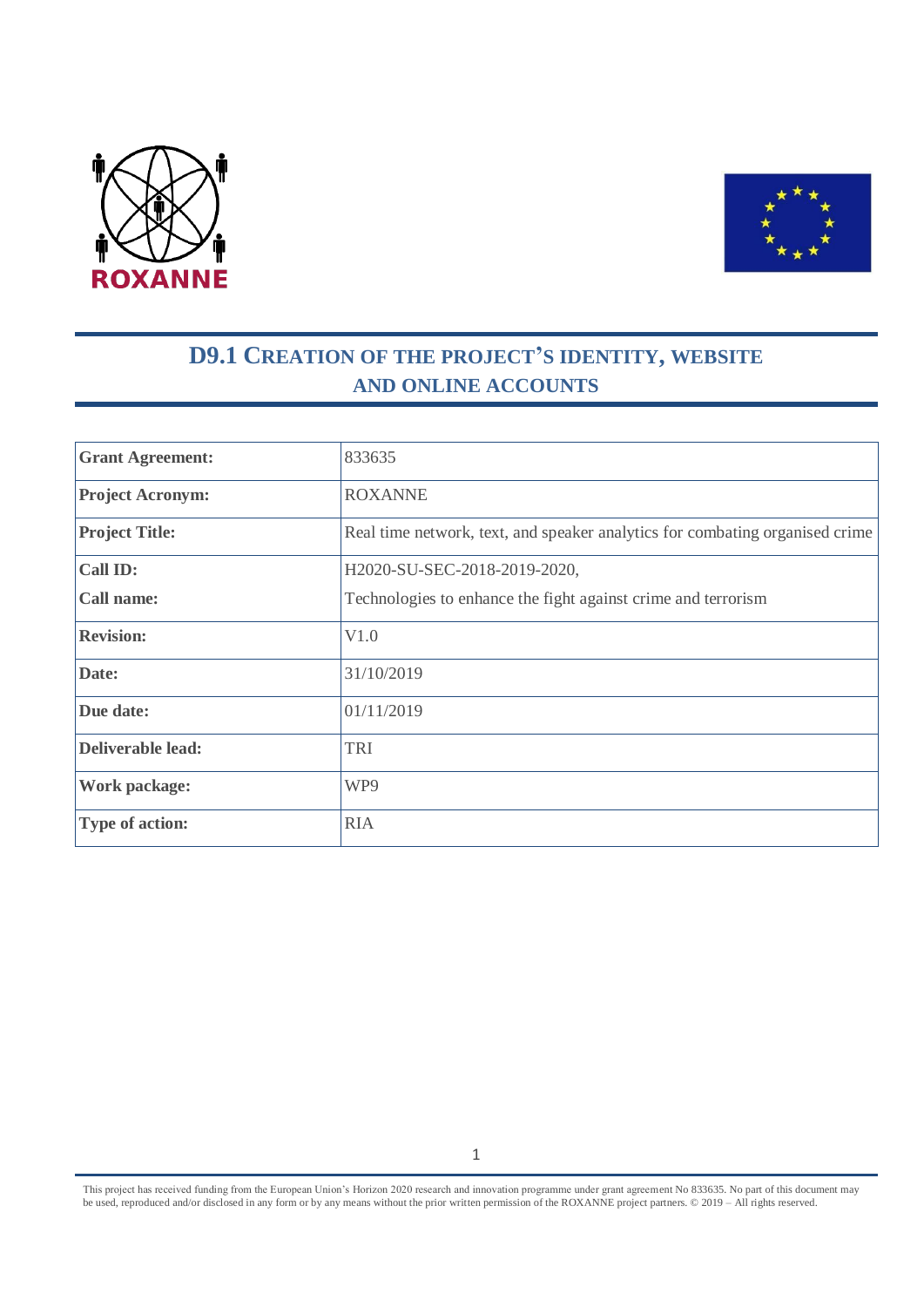## <span id="page-1-0"></span>**Disclaimer**

The information, documentation and figures available in this deliverable are written by the "ROXANNE - Real time network, text, and speaker analytics for combating organised crime" project's consortium under EC grant agreement 833635 and do not necessarily reflect the views of the European Commission.

The European Commission is not liable for any use that may be made of the information contained herein.

## <span id="page-1-1"></span>**Copyright notice**

#### © 2019 - 2022 ROXANNE Consortium

| Project co-funded by the European Commission within the H2020 Programme (2014-2020)                                                                                                                                                     |                                                                                      |   |   |  |  |  |
|-----------------------------------------------------------------------------------------------------------------------------------------------------------------------------------------------------------------------------------------|--------------------------------------------------------------------------------------|---|---|--|--|--|
| Nature of deliverable:                                                                                                                                                                                                                  |                                                                                      | R |   |  |  |  |
| <b>Dissemination Level</b>                                                                                                                                                                                                              |                                                                                      |   |   |  |  |  |
| PU                                                                                                                                                                                                                                      | Public                                                                               |   | ⊠ |  |  |  |
| CO                                                                                                                                                                                                                                      | Confidential, only for members of the consortium (including the Commission Services) |   |   |  |  |  |
| <b>EU-RES</b>                                                                                                                                                                                                                           | Classified Information: RESTREINT UE (Commission Decision 2015/444/EC)               |   |   |  |  |  |
| * R: Document, report (excluding the periodic and final reports)<br>DEM: Demonstrator, pilot, prototype, plan designs<br>DEC: Websites, patents filing, press & media actions, videos, etc.<br>OTHER: Software, technical diagram, etc. |                                                                                      |   |   |  |  |  |

This project has received funding from the European Union's Horizon 2020 research and innovation programme under grant agreement No 833635*.* No part of this document may be used, reproduced and/or disclosed in any form or by any means without the prior written permission of the ROXANNE project partners. © 2019 – All rights reserved.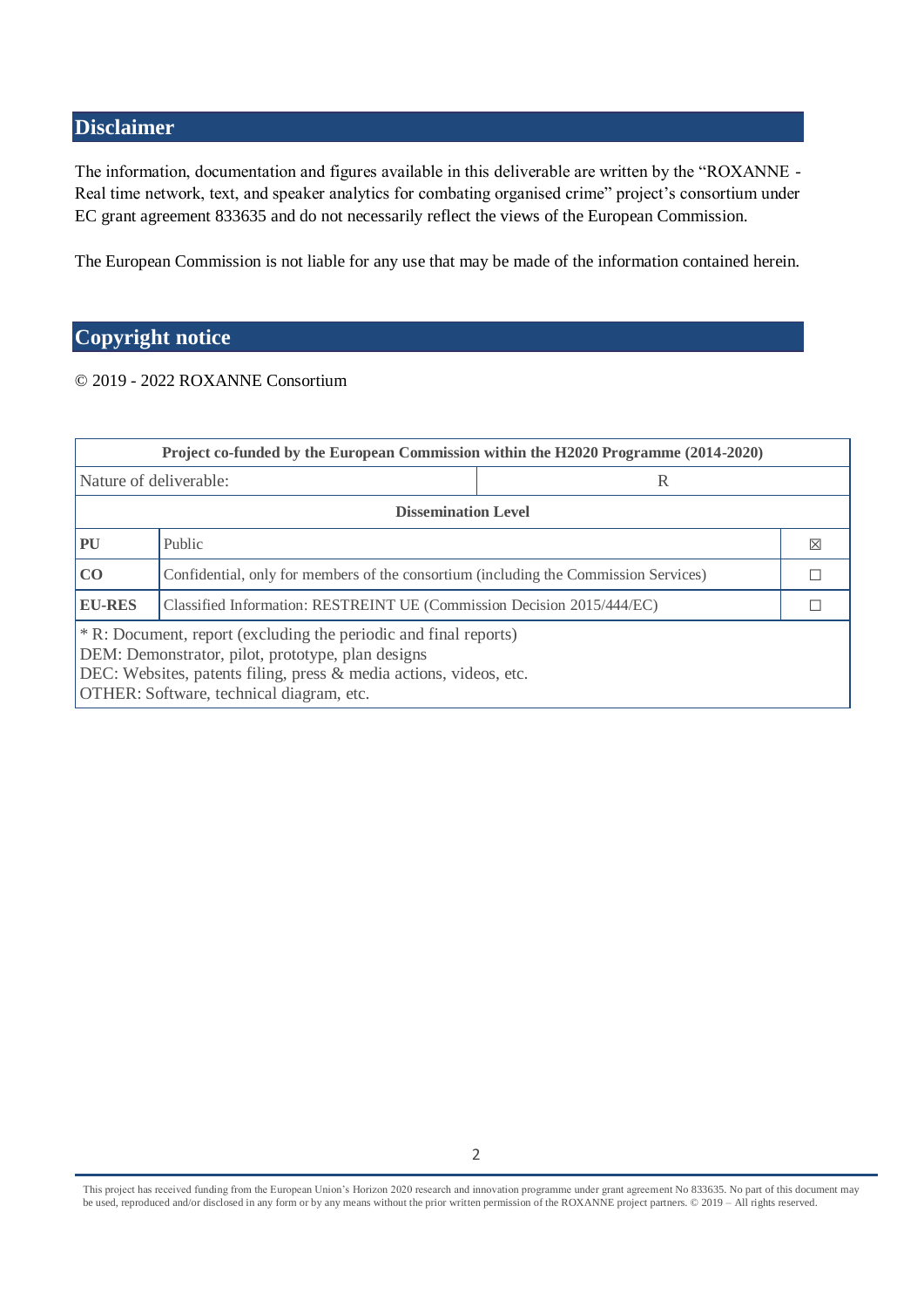

# <span id="page-2-0"></span>**Revision history**

| <b>Revision</b> | <b>Edition date</b> | <b>Author</b>                                                                                                                                                 | <b>Modified Sections /</b><br><b>Pages</b> | <b>Comments</b>        |
|-----------------|---------------------|---------------------------------------------------------------------------------------------------------------------------------------------------------------|--------------------------------------------|------------------------|
| V1.0            | 10/10/2019          | Shivam Garg - CAP                                                                                                                                             | $1 - 12$                                   | <b>First Draft</b>     |
| V1.0            | 15/10/2019          | Petr Motlicek - IDIAP                                                                                                                                         | reading/editing                            | Review                 |
| V1.0            | 15/10/2019          | Xenia Burlaca - Interpol                                                                                                                                      | reading/editing                            | Review                 |
| V1.0            | 17/10/2019          | Shivam Garg - CAP                                                                                                                                             | Page 8, 9, 11                              | Resolved comments      |
| V1.0            | 23/10/2019          | Shivam Garg - CAP                                                                                                                                             | Page 10                                    | LinkedIn Screenshot    |
| V1.0            | 28/10/2019          | Katja Prinz - SAIL<br>Labs                                                                                                                                    | proof-reading                              | Review                 |
| V1.0            | 31/10/2019          | Shivam Garg - CAP<br>Farhan Sahito - CAP<br>Aayushi Gupta - CAP<br>Francesca Kuhanuka -<br><b>TRI</b><br>Petr Motlicek - IDIAP<br>Xenia Burlaca -<br>Interpol | <b>Final Review</b>                        | <b>Entire Document</b> |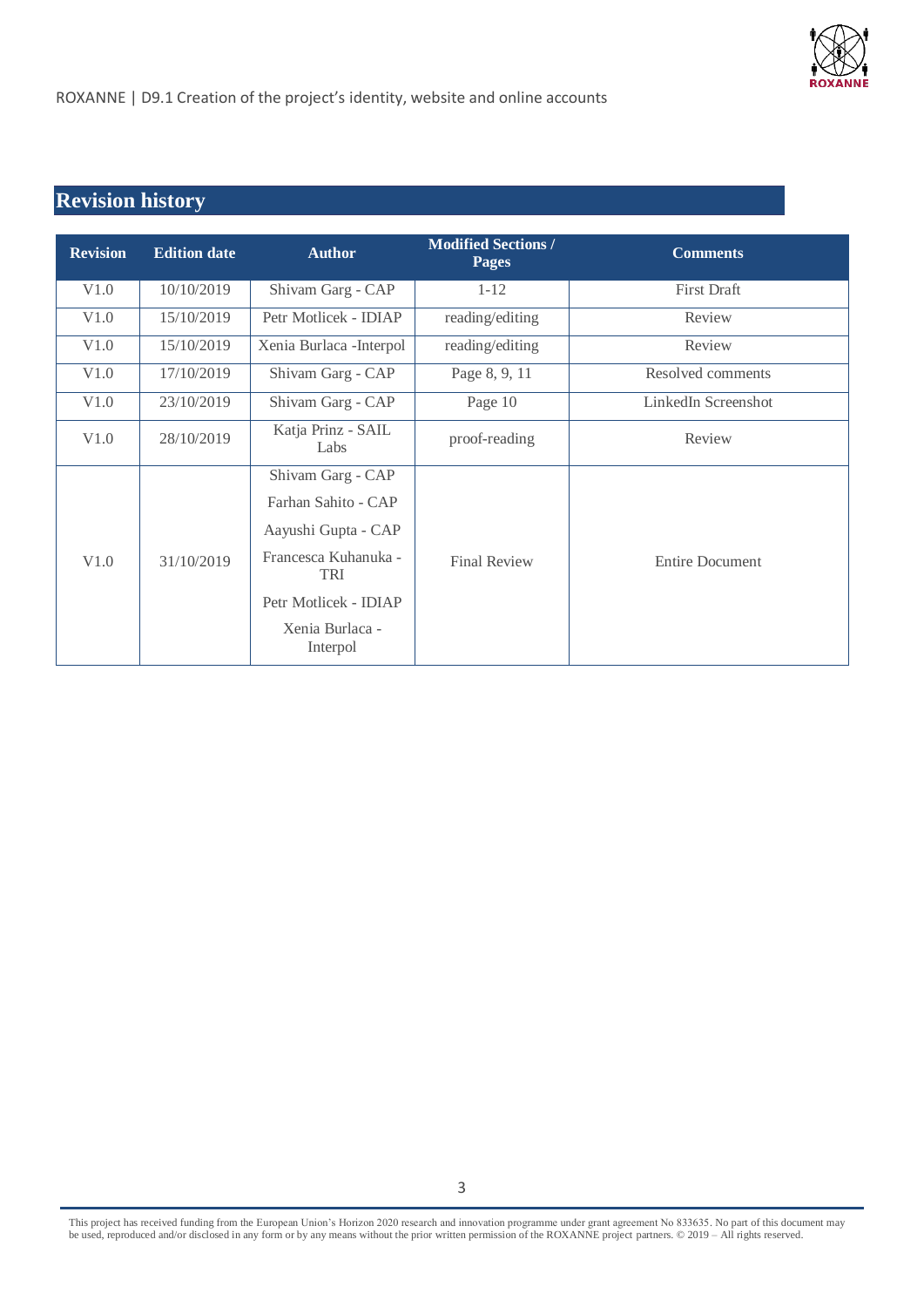

### <span id="page-3-0"></span>**Executive Summary**

This deliverable D9.1 (**Creation of the project's identity, website and online accounts** [M2]) is in reference to T9.4 (**Promote the project identity and the project's website** [M1-M4]). It summarises the development of the project's corporate identity and **graphic charter**, including the logo and communication templates. These will ensure a common graphic/visual line to be easily recognised among external stakeholders.

It also describes the development of the project website. The public **website** will be a means of two-way communication and dissemination related to project developments and results. It will be targeted to all potential stakeholders. It will also be updated at regularly throughout the project lifetime with inputs from all consortium partners and will be maintained for at least 5 years after the end of the project. This website will act as the focal point of online dissemination and communication activity of the project, while additional social channels (Twitter, LinkedIn) will amplify the key messages from the project.

Further, as part of project's online presence, this document will elaborate on the set-up of relevant **social media handles**.The visual identity and online presence comply with all communication requirements set forth by the European Commission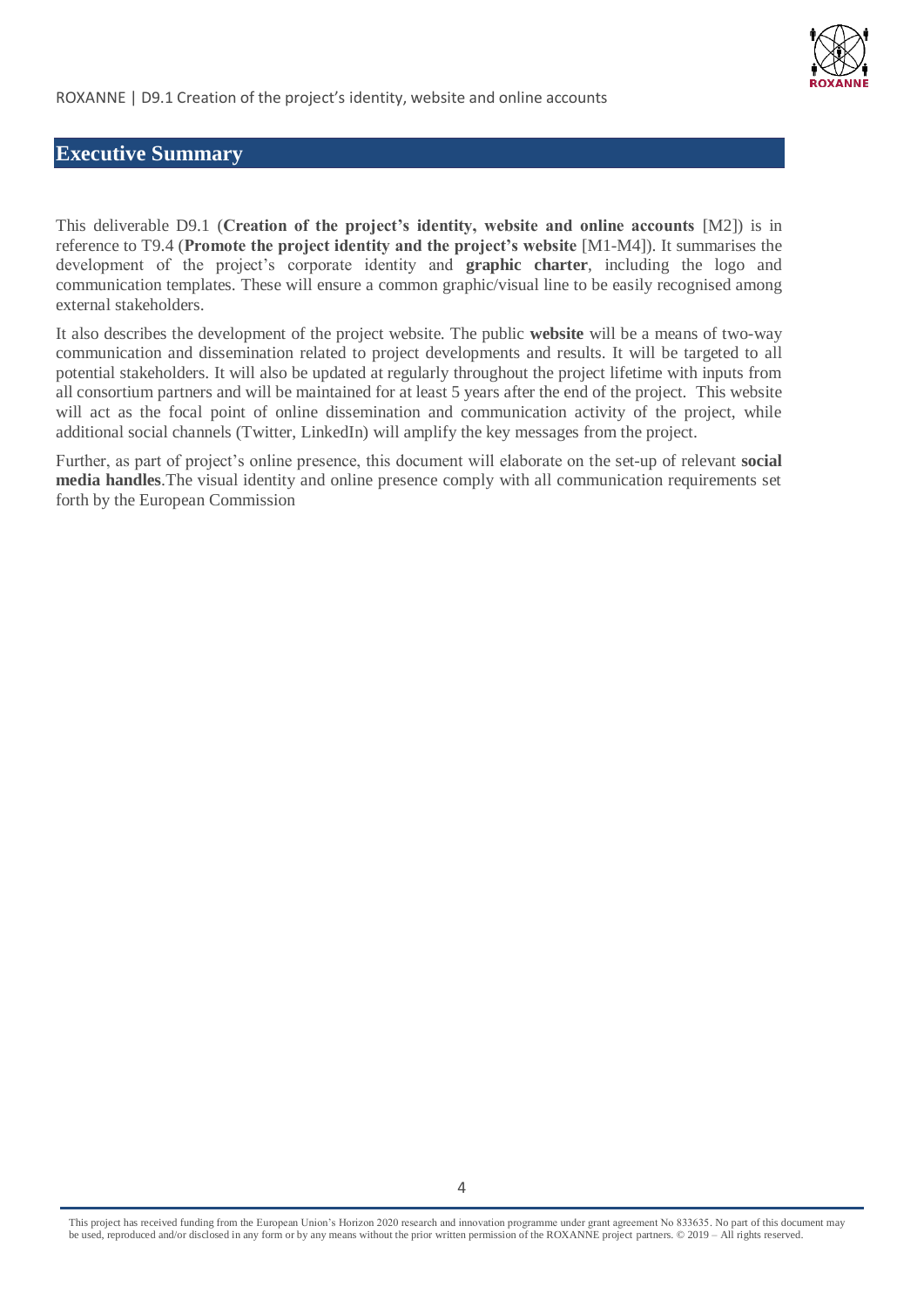

ROXANNE | D9.1 Creation of the project's identity, website and online accounts

## <span id="page-4-0"></span>**Table of Content**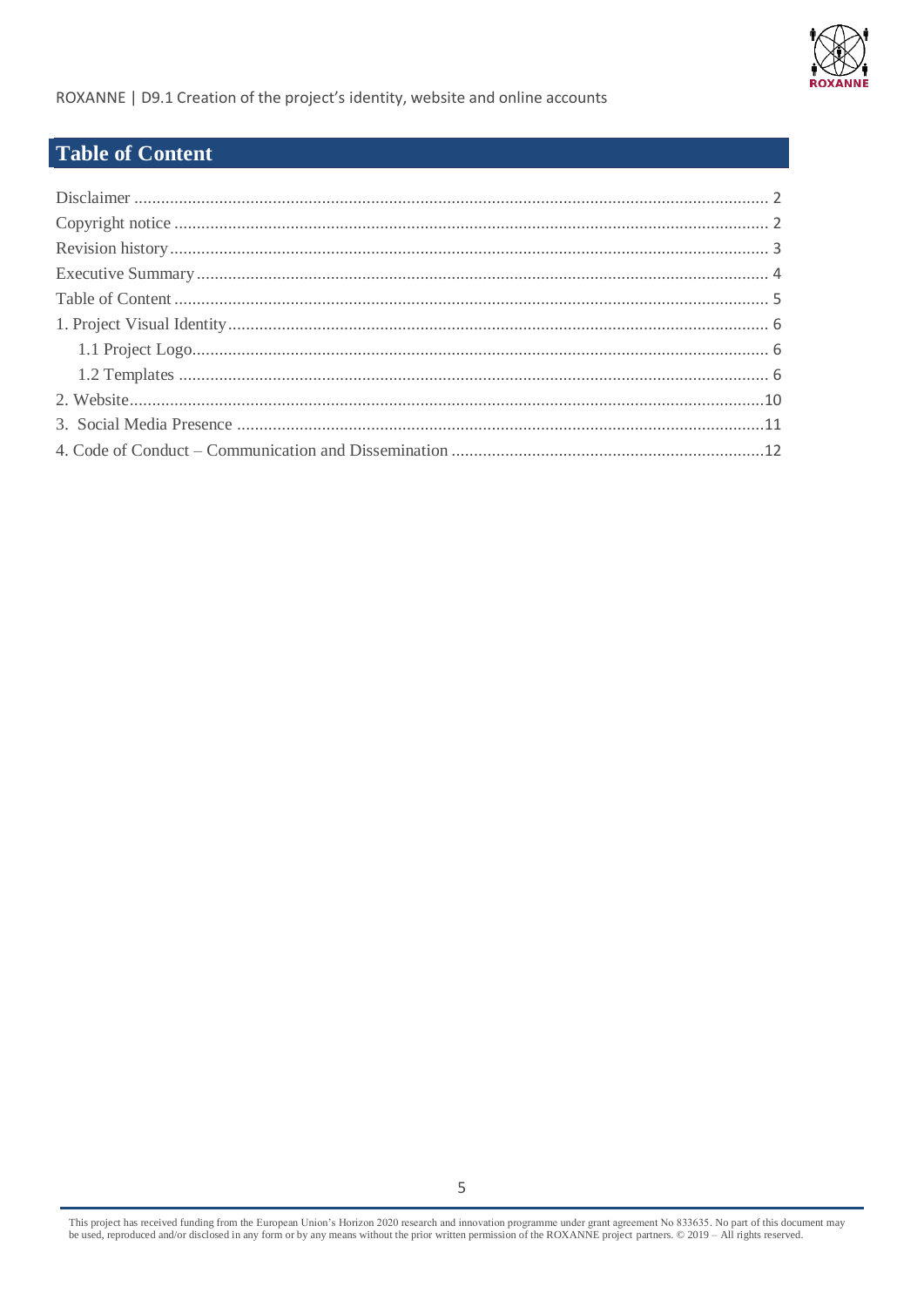

### <span id="page-5-0"></span>**1. Project Visual Identity**

A set of graphical elements has been designed in order to give an identity to the ROXANNE project. The designed elements are the ROXANNE logos and templates for reports, minutes, agenda, and acknowledgement, as well as private and public presentations.

These elements have been created with three objectives:

- a. Consistency: The right use of these visual elements allows an effective and consistent communication of the project concept and results, e.g. For dissemination purpose.
- b. Reusability: These elements can act as guidelines for the partners to write certain documents such as deliverables without the need of thinking about the document design.
- c. Appeal: These design elements are finalised while keeping in mind the intended purpose of project identity, branding and easy recall while giving equal importance to symbolic elements and aesthetics. Through this logo our intention is to interconnect the traditional machine learning techniques to uncover identity of suspects (either through visual, speech or text analyses) with network analysis approaches.

#### <span id="page-5-1"></span>**1.1 Project Logo**

The consortium agreed as a whole on the following logo. We believe that this logo is unique, appealing and easy to recall. Also, it encompasses key elements of this project in a tasteful and subtle design which is easy to reproduce.

The following figure illustrates the ROXANNE logo (which is used consistently across platforms and templates). A high-resolution version of the same logo, which allows to generate any format of the image (.png, .jpeg) and can also be used in email signature where desired. It can further be hyperlinked to direct stakeholders to the project's website.



#### <span id="page-5-2"></span>**1.2 Templates**

The graphic charter and logo were the point of reference for designing the communication templates (Word and PowerPoint – see Figure 2). The templates aim to achieve a consistent project identity within the consortium as well as awareness and recognition among external stakeholders. The project logo, EU flag graphic and funding disclaimer (contract number) is displayed on all templates.

This project has received funding from the European Union's Horizon 2020 research and innovation programme under grant agreement No 833635*.* No part of this document may be used, reproduced and/or disclosed in any form or by any means without the prior written permission of the ROXANNE project partners. © 2019 – All rights reserved.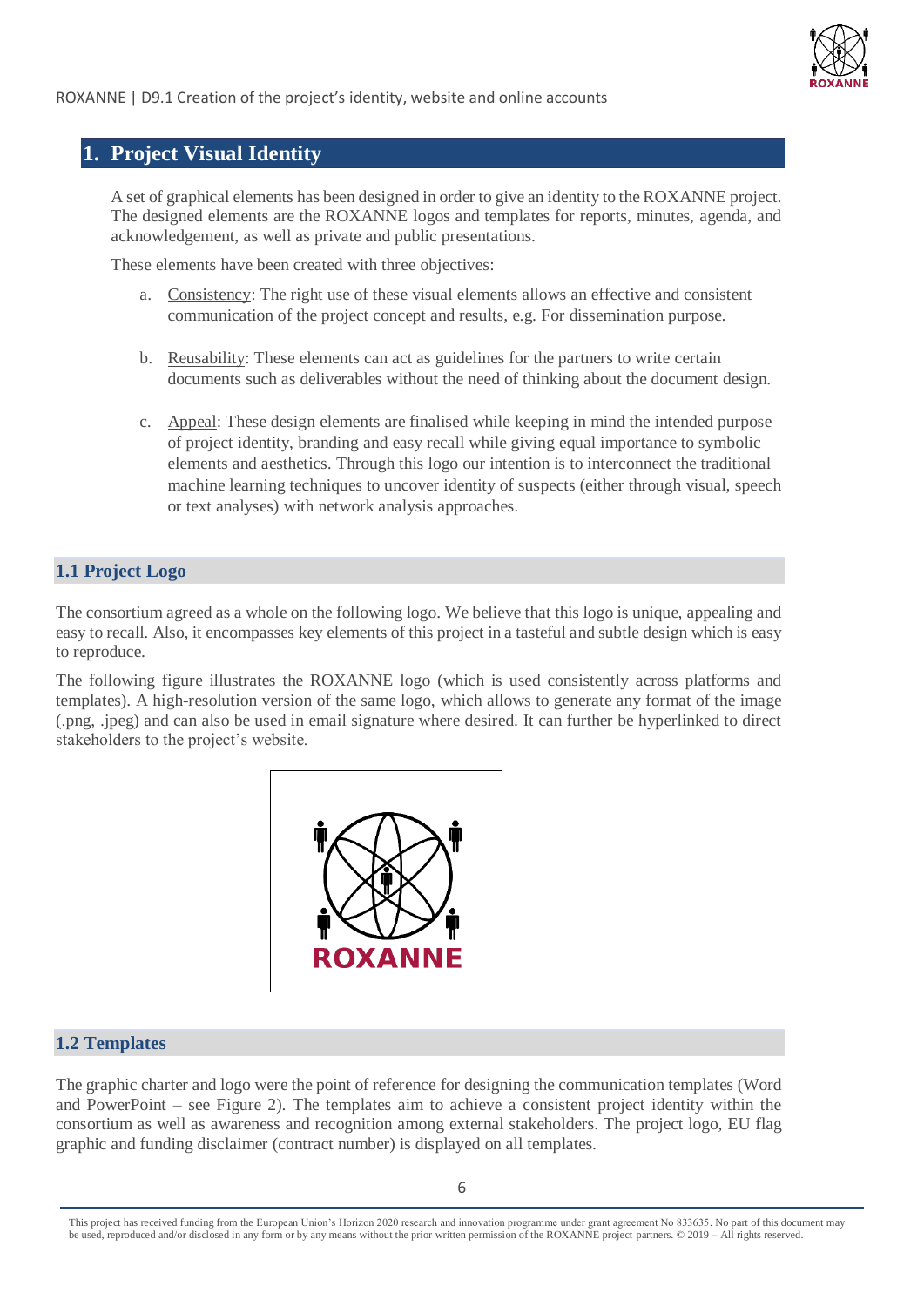

#### ROXANNE | D9.1 Creation of the project's identity, website and online accounts

All project partners are encouraged to use the templates in all communication about the project.

Project Decks (PPTs)



| BOXAN | C ROXANNE Consortium | $\bar{2}$ |
|-------|----------------------|-----------|

Project Documents (Word Files/Reports)

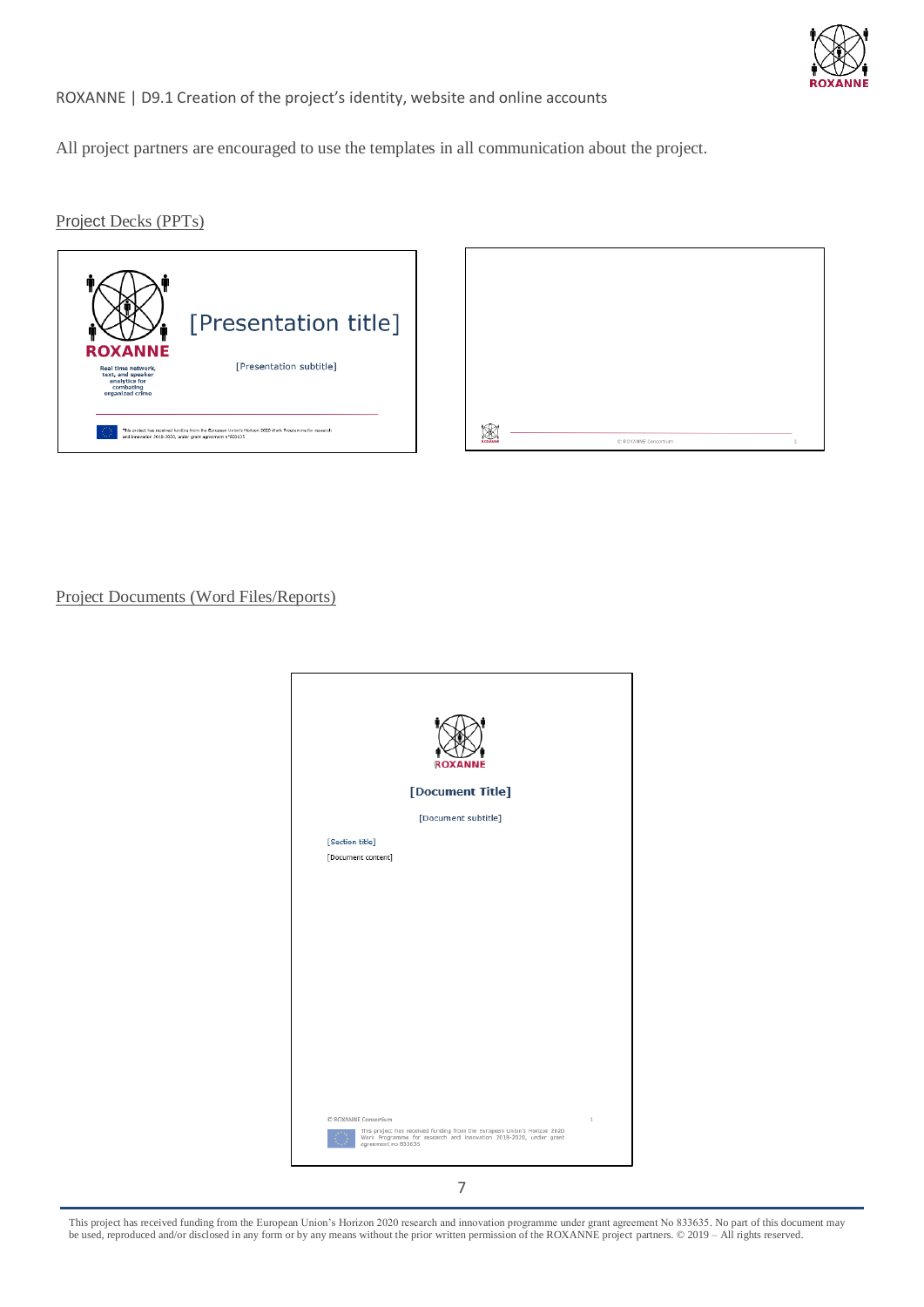

#### Deliverables

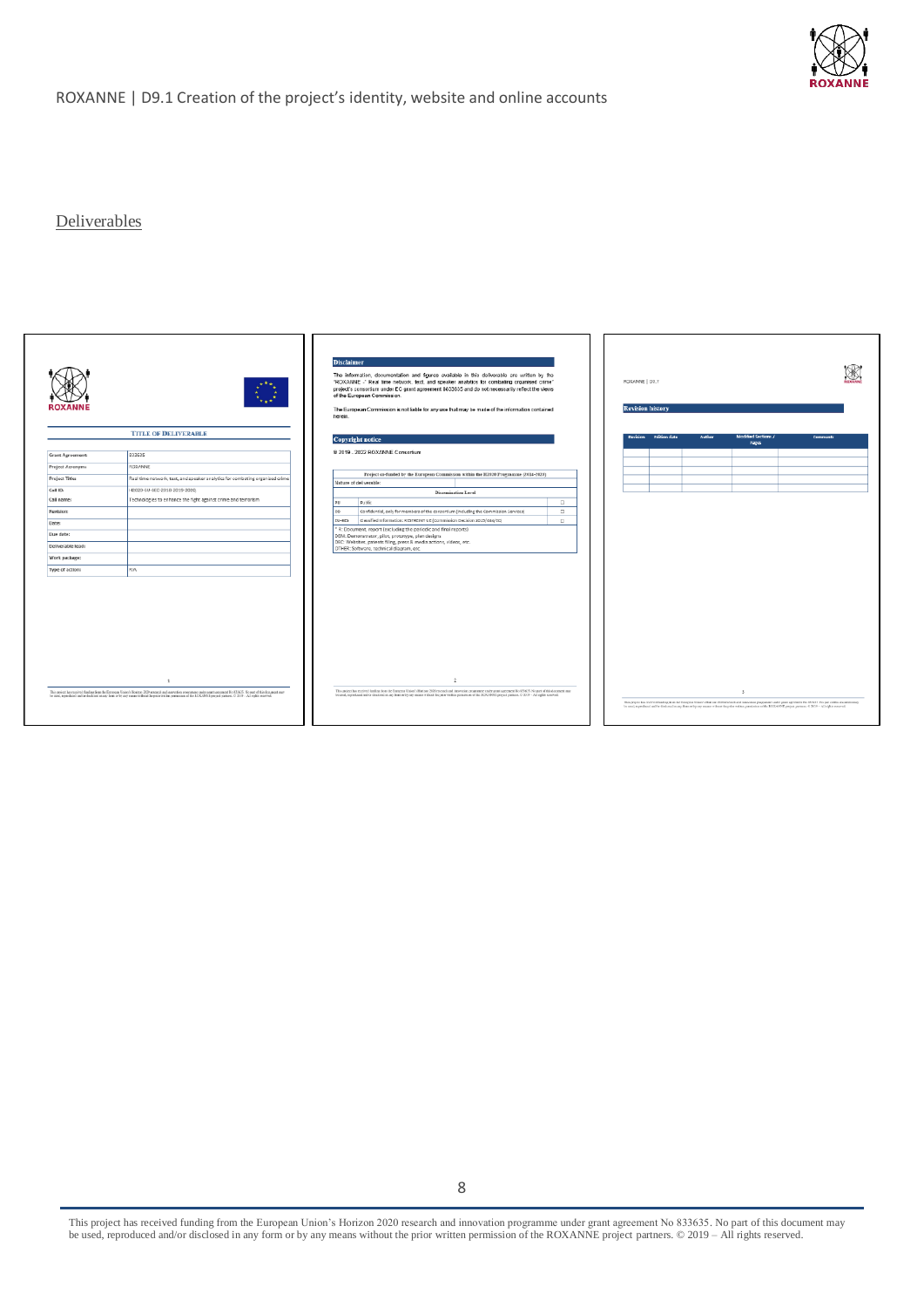



Font/colours definition as a project identity scheme

All templates and documents are to use the font 'Times New Roman' with font-size '14' for headings and font-size '11' for body. (This holds true for reports and text based deliverables)

Also, for templates and project deliverables, following is the colour-scheme to be adhered to for the project graphical identity:

White

HTML code: #EFEFEF RGB code: R: 239 G: 239 B: 239 HSV: 0° 0% 93.73%

Black

HTML code: #040404 RGB code: R: 4 G: 4 B: 4 HSV: 0° 0% 1.57%

#### Maroon

HTML code: #9D1E46 RGB code: R: 157 G: 30 B: 70 HSV: 341.1° 80.89% 61.57%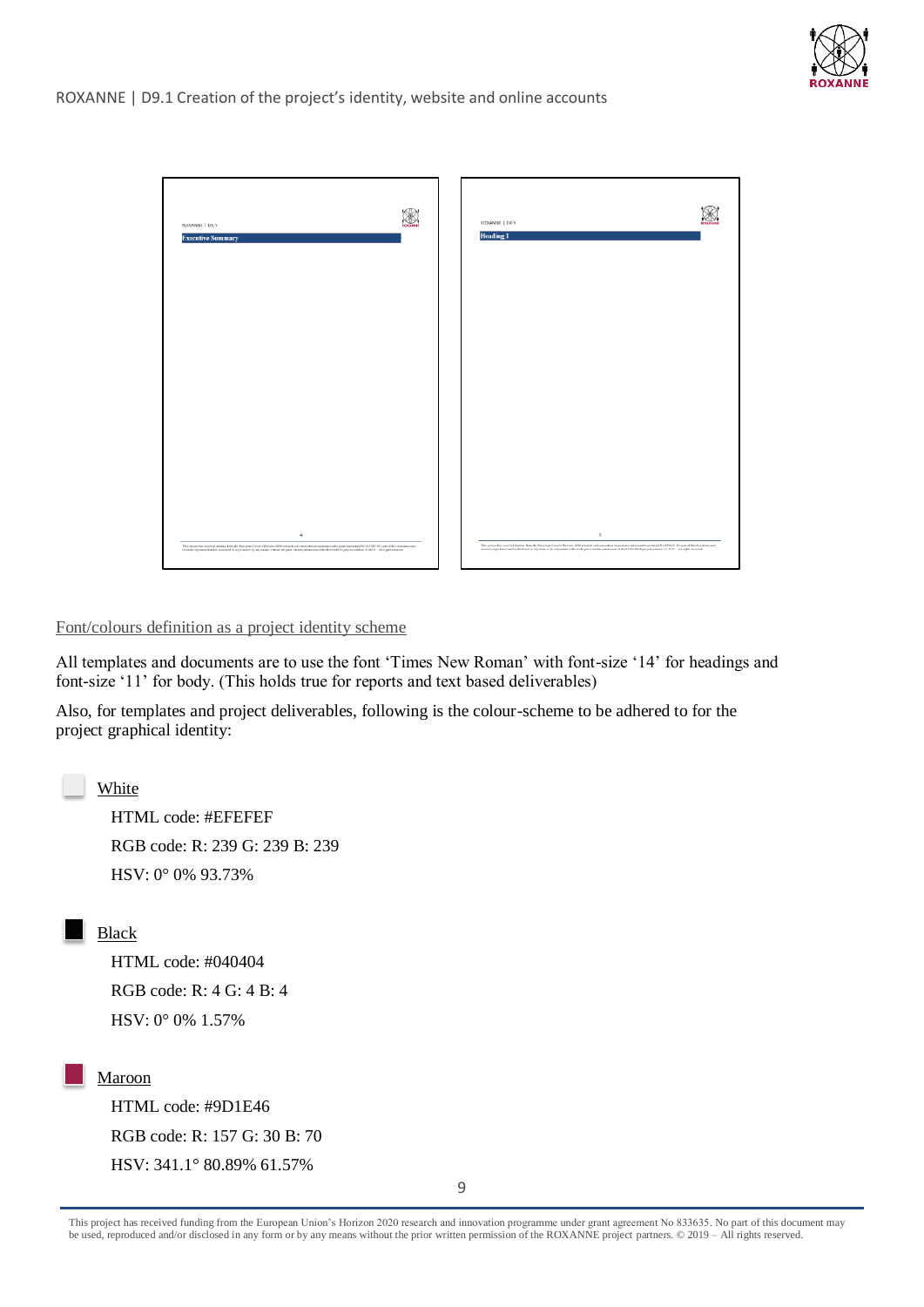

## <span id="page-9-0"></span>**2. Website**

The publicly available website is accessible to everyone. It is the primary information source of the project describing the project objectives, research areas, outcomes, and partners. The current version of the website is developed by IDIAP.

The project's public website has been registered at:<http://www.roxanne-euproject.org/>

In order to ensure an online presence from the beginning of the project, initially the project identity is developed with a beta version of the website platform containing immediate information about the project aims, partners and funding information. A more detailed and sophisticated website (uniquely supporting a secured communication under https:) will be developed incorporating the ROXANNE graphic identity, additional content and functionality, such as social media buttons, newsletter sign-up, blogpost, etc.

Following are some screenshots of project current (Beta version) website:

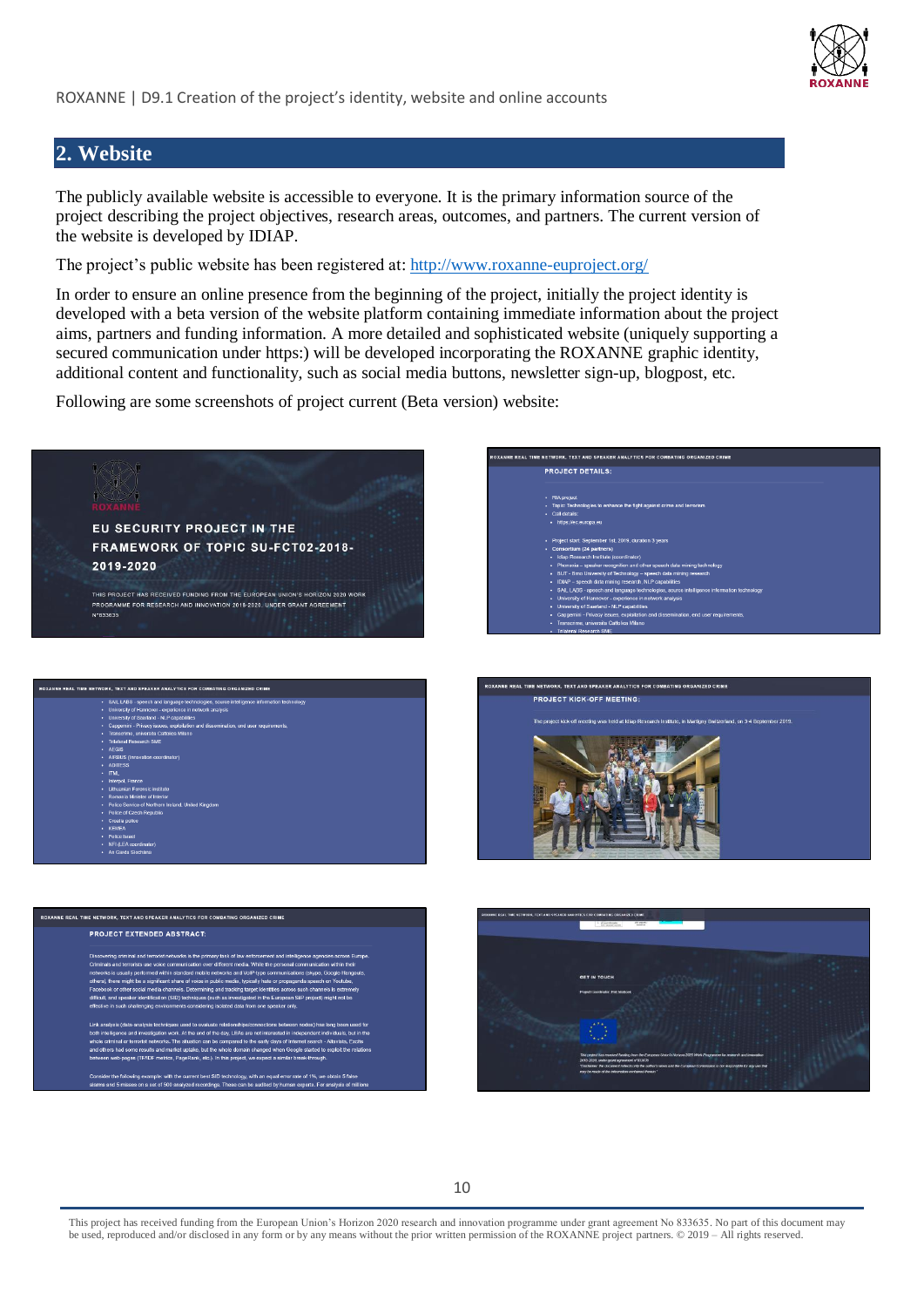

The new website is right now under the construction by web-administrators at Idiap. The final web platform will allow several actions:

- PLONE architecture used (https://plone.org), a powerful content management solution to create and maintain public websites
- only a secured communication (https) will be implemented
- a secured login for a limited number of users, enabling them to modify the content of the website, adding new blogs, uploading the public deliverables, etc.
- the content of ROXANNE social media will be automatically aligned with the website
- Sections of the website:
	- o It will contain a sub-section about project predecessor (SIIP EC FP7 project) as ROXANNE builds on its results
	- $\circ$  It will contain Google analytics functionality to extract statistics for the communication activity summaries
	- o It will contain other following sections: Consortium, Events, Blog, Contacts, Deliverables, allowing to search in the whole site according to keywords

### <span id="page-10-0"></span>**3. Social Media Presence**

For project ROXANNE, we have decided to reach out to relevant stakeholders and audience using LinkedIn and Twitter as the official mediums for social media dissemination and communication. LinkedIn will help us connect with relevant stakeholders and audience while twitter will help us drive the information related to project with a less targeted mode of communication. We will further ensure that we leverage platform such as ResearchGate to spread awareness about this project in the technical community.

The posts on Twitter will be shorter due to character limit and would be used to post multiple updates for each event. Whereas, posts on LinkedIn would generally be more descriptive and one post would be published per event. We intend to spread these posts to all our audience and would not be targeting specific stakeholders.

In line with the guidelines of social communication and dissemination, we have informed the PO about the social media handles/groups created for this purpose. The accounts also include the required disclaimers which are prominent in nature.

Following are screenshots of the group created on LinkedIn in the name of – ROXANNE Project [\(https://www.linkedin.com/in/roxanne-project-4aa524195\)](https://www.linkedin.com/in/roxanne-project-4aa524195/) and the profile created on twitter [\(https://twitter.com/ROXANNE\\_project\)](https://twitter.com/ROXANNE_project).

This project has received funding from the European Union's Horizon 2020 research and innovation programme under grant agreement No 833635*.* No part of this document may be used, reproduced and/or disclosed in any form or by any means without the prior written permission of the ROXANNE project partners. © 2019 – All rights reserved.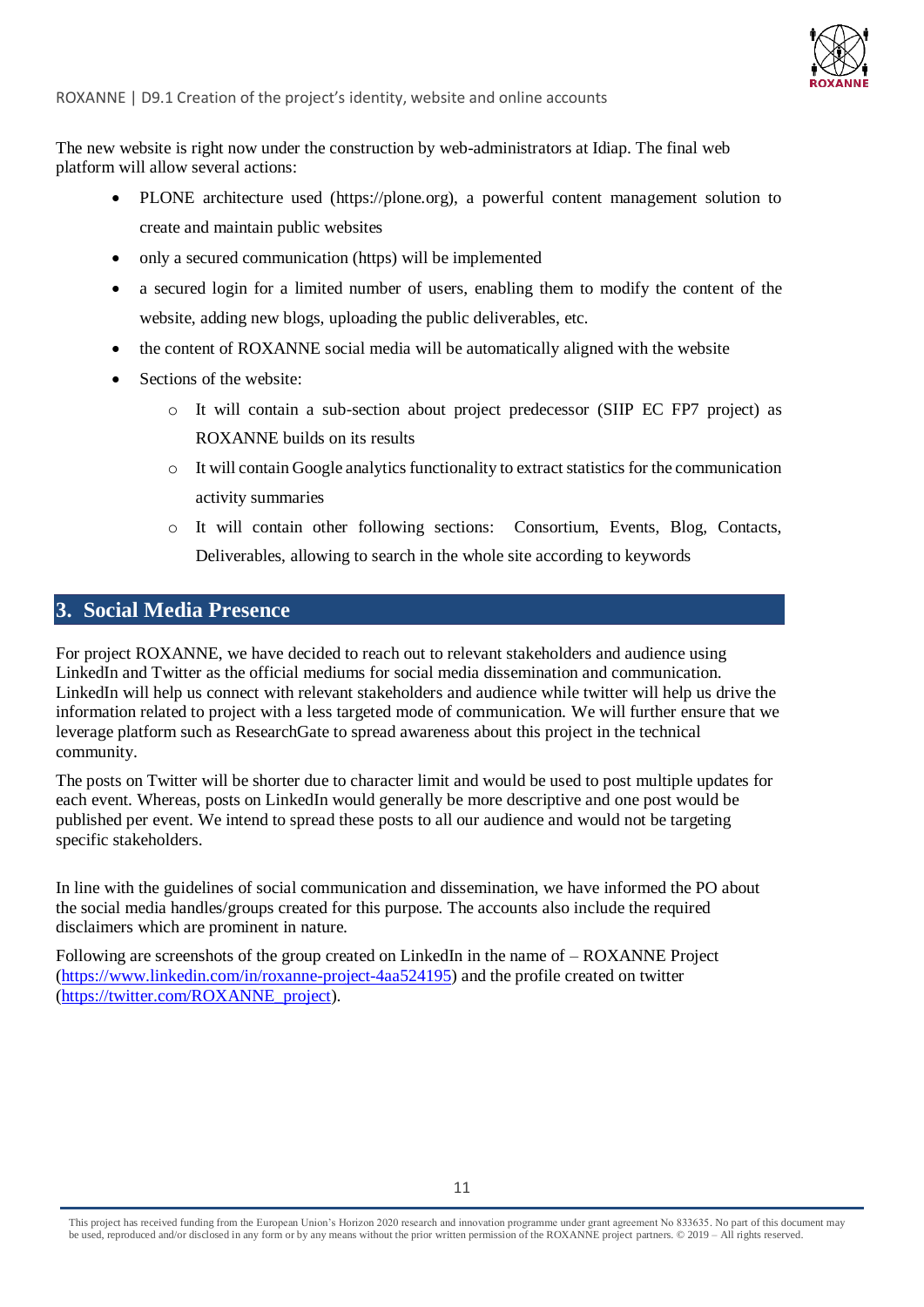

#### ROXANNE | D9.1 Creation of the project's identity, website and online accounts



## <span id="page-11-0"></span>**4. Code of Conduct – Communication and Dissemination**

#### 1. Quality Control Committee:

All the posts/content to be updated online would have to be validated and verified by an internal ethical committee consisting of selected partners after discussion amongst the consortium members. This includes the Project Security Officer and Project Coordinator, amongst others.

No information which can be deemed critical or confidential, will be shared in any manner. This committee will take special care of the same. At the same time, we will disseminate enough information to make sure that the stakeholders are engaged with the project developments and our updates are piquing enough interest in our target groups.

#### 2. Good Practices for Project Partners:

- Acknowledge EU funding through communications, as specified in the grant agreement
- Support communication activities by sharing with us all relevant news for the social media channels, this includes participation to events and conferences, publications, relevant news for other project or news stories that are relevant for the work carried out in ROXANNE.
- Assist in the implementation of the ROXANNE Project Communication Strategy of planned activities as defined in this document
- Include the ROXANNE logo and website address on at least one page of your website
- Use the ROXANNE project mailing list, and specific work package lists, for general communication and to notify other participants of the availability of new dissemination materials and results

This project has received funding from the European Union's Horizon 2020 research and innovation programme under grant agreement No 833635*.* No part of this document may be used, reproduced and/or disclosed in any form or by any means without the prior written permission of the ROXANNE project partners. © 2019 – All rights reserved.